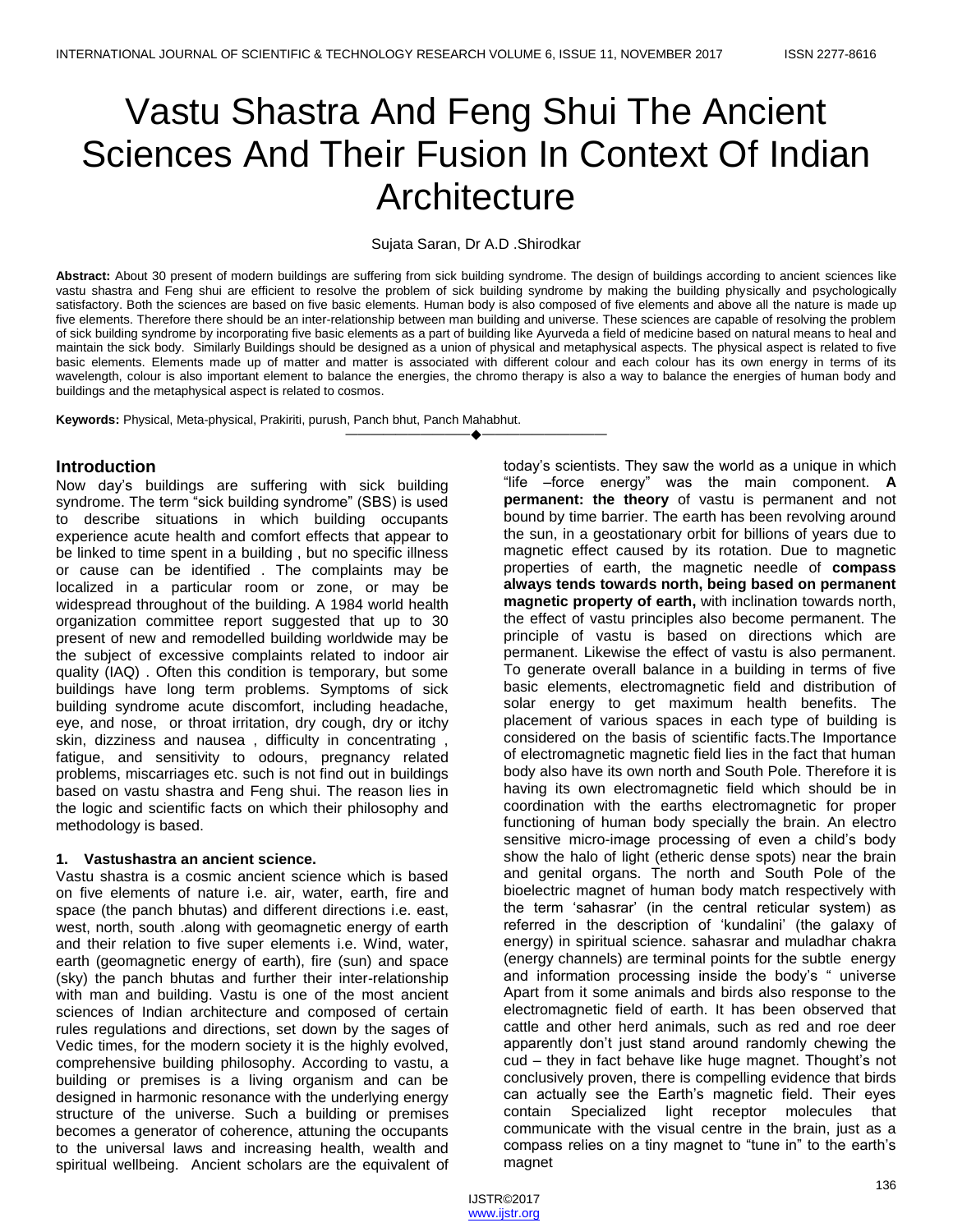It is scientifically known that the Earth's magnetic field affects humans and animals in different ways because every cell within them not only reacts to electromagnetic currents but also produces them. For example the Earth's magnetic field could generate electric fields and currents around the heart and slightly impede



*Figure 1-earth's magnetic field*

**Humans: Psychiatrists** have noticed a correlation between increased geomagnetic activity and increased suicide rates and clinical depression. This has been explained by Kelly Posner, a psychiatrist at Columbia University in the US: "The most plausible explanation for the association between geomagnetic activity and depression and suicide is that geomagnetic storms can



desynchronise circadian rhythms and melatonin and magnetic fields may be one of these environmental cues. Geomagnetic storms could disrupt bio clocks, precipitating Seasonal Affective Disorder (SAD) and therefore increased suicide risk." Because of these reason vastu scholars gave consideration to geomagnetic field of earth a great importance and try to maintain in the building. They found that square

the flow of blood.

*Magnetic field 1*

shape plot is best because distribution of geomagnetic field is uniform .some experiments has been carried out to prove this.it is also found that change or distortion of shape change the distribution of magnetic flow..



*Fig-1b: flow of earth's magnetic field in a square plot.*

## **(By Dr. A.R.Hari)**

As this magnetic field influence five basic elements and cosmos along with solar energy .therefore the vatu pandits (scholars) integrated all these factors with respect to direction in the form of vastu purush and vastupurush mandala.

# **2. Vastu purush**



*(directional representation of cosmos)*

It is mentioned in matsya purana, (a vastu text) that one weird personality emerged from drop of lord Shiva's sweat when he was fighting a war with Asuras (devils). This weird person was cruel and when he granted the boon of eating anything from the three worlds by lord Shiva. He devoured everything on his way.so all the deities were terrified and went to lord Shiva. Lord Shiva got angry and pressed the weird

person under his foot till the time war was over. The weird person when surrendered himself to himself to lord Shiva, he named him as vastu – purush He ordered him to go on earth and reside there in every place/ house and ordered him that he would bless every occupant with health, wealth and prosperity and in return, the occupant would worship him and make and make him lie comfortably in the house. Then 45 deities collectively caught hold of vastu –purush and threw him on the earth with his face downwards, head in the north east and feet in south west. 45 deities held his body, 13 from within and 32 from outside his body. In this way, the vastu-purush and 45 deities form a vastu purush mandala which is the most important spiritual aspect of vastu evolution. The body parts of vastu-purush are given the names of those deities who touched there. Like –lord brahma touched his navel so centre of the house where the navel of vastu-purush is located is called the brahmsthan. So any part missing (cut) in the house in the house indicates that the concerned body parts of vastu-purush is missing, e.g. Missing north east indicates that head of vastupurush is missing. One or the other person residing in that house may have some problems related to head. So there will be head related problems in the house, headaches/educational problems and so on south west indicates feet which give you stability. Missing southwest indicates instability in your life, accidents, leg –related problems.

## **2. A Logical basis of vastupurush**

In ancient time there was absence of instruments to prove the things to make the people understand as present time. **Every intellectual work is done by thinking, perception, imagination, and experience and followed by the people automatically on the sake of religion so the story of its emergence from lord Shiva was came into being**. In siddha shaiv tradition nama shivaya is considered as pancha bhutas tatva of lord shiva and universal oneness of five elements, "NA" sound represent –Earth (Prathvi), "MA" sounds represents-Water (Jal), "SI' sound represents-Fire (Agni), "VA" sound represents – Air (Pran Vayu), "YA" sound represents –Sky (Space, Akasha) . Its total meaning is that "Universal Consciousness is Hindu Mythology describes the positive (favourable) and negative (unfavourable) as God and devil, it similar to that, in day today life that all human being, place and thing are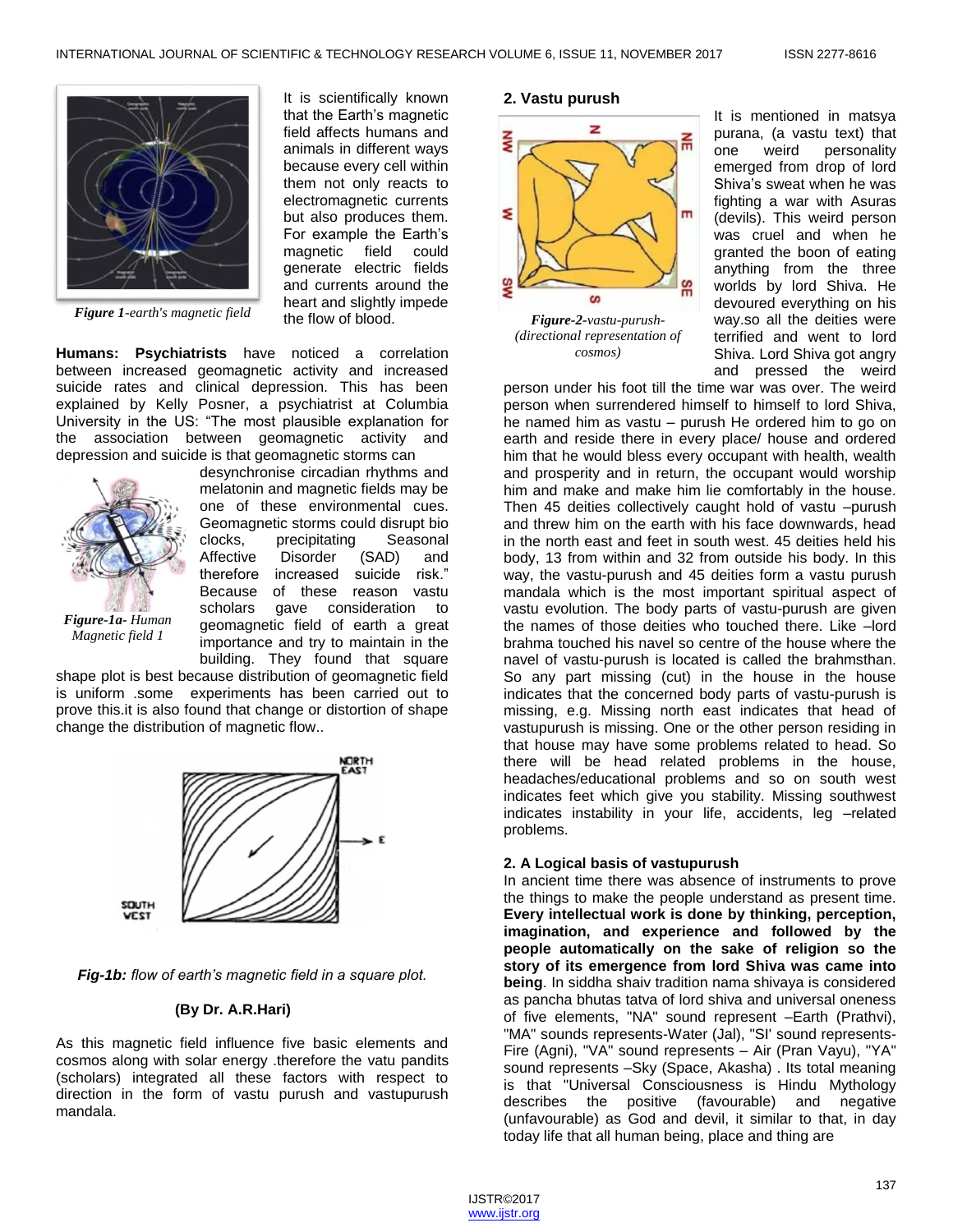

*Figure-3 Ardhnareshwar (a sakaar swaroopa) a united form of physical and metaphysical energies*

called by names. Apart from it Hindu mythology describes God or supreme or universal energy by two forms i.e.; one saakar swaroopa and another one is niraakar swaroopa. saakar swaroopa (unsubtle) is one which can be given some form and description and niraakar swaroopa-(subtle)-one which is beyond from" form and description**" (a soul or a form of invisible energy).** Now from the above point of view it is clear that the **vastu purush is the** 

**reflected form of energy of lord shiva (nature) as explained by intellectual people or sages to make the process of designing and understanding easier.** They gave the name as demi-god and explained by taking the saakar swaroopa of God(nature), as if satisfied as per the guidelines of vastu-shastra behave in a favourable manner for the occupants of the building by creating comfortable living conditions otherwise make the building worst to live. As mentioned in 'section 2' the 45 deities are nothing but the positive forces on a plot(or on earth) which are capable of stopping the negative forces, otherwise these negative forces can eat or destroy everything on earth in the form of weird personality of vastupurush .

#### **2. C Types of vastu purush**

## **2. C.1 Sthira vastu**

It is the representation of the rotation of earth in its axis. The flow of electromagnetic filed on earth, the directions, rise and set of sun. (Solar cycle

**2.c.2 Nitya vastu** –it represent the daily movement of sun, the relationship of human beings with sun, arrangement of spaces in a building as per their need throughout the day along with health benefits of sun



*Figure 1-axial tilt of earth*

#### *Table1- special arrangement as per Vastushatra*

| Spaces                           | Directional arrangement.                                                                                                                                                                                                                                                                                                                                                           |  |  |
|----------------------------------|------------------------------------------------------------------------------------------------------------------------------------------------------------------------------------------------------------------------------------------------------------------------------------------------------------------------------------------------------------------------------------|--|--|
| Bed room                         | South, as human head behave as north-pole, as the<br>attraction of opposite poles. Otherwise it creates<br>blood pressure related problems.                                                                                                                                                                                                                                        |  |  |
| Kitchen                          | South-east, morning rays are healing, its ultraviolet<br>rays work as a disinfect and exposure of body to<br>morning sun, the skin produces vitamin D                                                                                                                                                                                                                              |  |  |
| Veranda                          | Provide veranda-in north and<br>(allows)<br>east<br>undisturbed electromagnetic flow from north-east)<br>Provide Aangan (courtyard) which is open to sky in<br>the centre (generates stack effect).                                                                                                                                                                                |  |  |
| W.C                              | Provide in south, southwest                                                                                                                                                                                                                                                                                                                                                        |  |  |
| Bathroom                         | East as it is hygienic due to falling of morning<br>sunrays                                                                                                                                                                                                                                                                                                                        |  |  |
| Puja room/<br>Meditation<br>room | Provide in northeast, presence of electromagnetic of<br>earth and healing properties of sun, gives better<br>results of mantra chanting and of meditation as<br>additive energy                                                                                                                                                                                                    |  |  |
| Dining room                      | Provide in west, setting sun generally is red in colour<br>which the colour of muladhar chakra (first energy<br>channel of the body manifestation of energy of earth,<br>directly affected by the setting of sun in a positive<br>manner the vibration of colour of setting sun work as<br>a chromo therapy for this chakra. Indirectly food is<br>also the form of earth energy.) |  |  |
| Drawing room                     | Provide in north or northwest or east-north                                                                                                                                                                                                                                                                                                                                        |  |  |
| Study room                       | Provide in west and southwest, presence of sun light<br>in the evening hours                                                                                                                                                                                                                                                                                                       |  |  |

Apart from earth's magnetic and movement of sun Vastu shastra have given consideration to wind direction to provide the openings like window and door. The ideal direction of windows as per vastu shastra is north towards northeast, east towards northeast and west towards northwest as shown in fig-4.



*Figure - 5-direction of windows.*

This reason is because of climate of India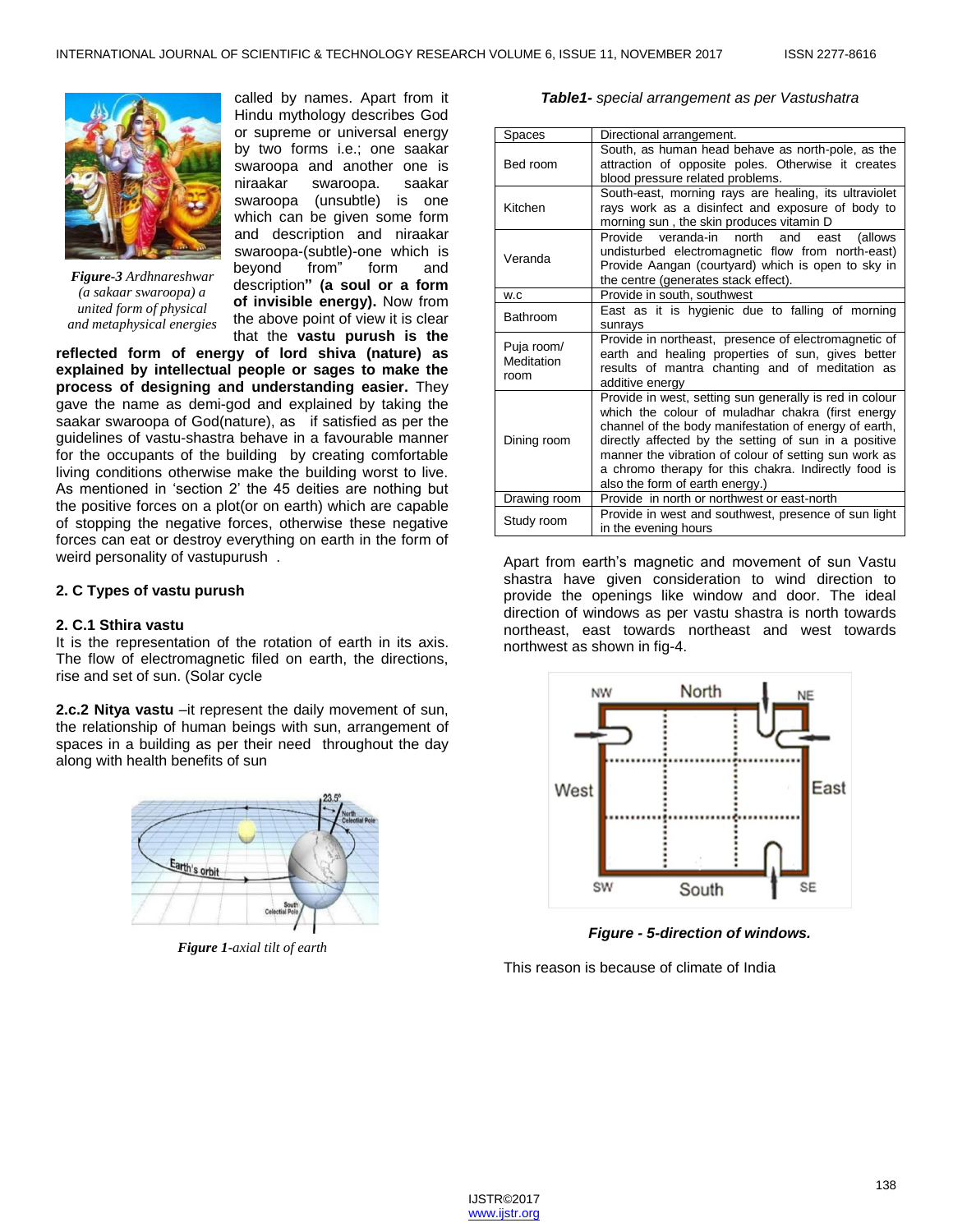

*Figure 6-wind map of India*

India is having monsoon type of climate and the prevailing wind direction in India are southwest monsoon winds blows in summer and northeast monsoon winds flows in winter as shown in fig-6. This is also the reason of the direction of windows and openings in houses in north, east and west; the most common way of including natural ventilation in a building is catching the wind. It relies on the principle that air flows from high pressure to low pressure areas. Ideally, the inlet openings should be on the windward side (high pressure) of the building and outlet opening should be on the leeward side (low pressure). When wind the wind hits the inlet openings, the low pressure on the opposite side forces air to flow through the building's interior to the outlet opening. Similarly the use of courtyard for ventilation and lighting is having a scientific reason that when air becomes hot, it becomes lighter and rises and cold air rushes to take its place **(called stack effect).** That's how a courtyard provides ventilation. From the beginning of life the air and sun are so important that these two are given importance in ancient architecture and also in present day architecture. Therefore the national building code 2005 also recommends the orientation of the building and factors like sun's movement and surrounding buildings .the same thought was taken into account by ancient vastu pundits.

# **2.d Chara vastu-**

It represents the yearly movement of sun and importance of summer and winter solstice; people in ancient time prefer to do the important work during summer solstice, because the duration of sun light is more.



**By giving importance to Chara vastu they had incorporated the passive solar design in the buildings**. Passive solar design uses the predictable movements of the sun to utilize its energy within the building's overall

# **3. Vastu purush mandala**



## *Fig-2a-vastu purush mandala (distribution of cosmos)*

Vastu –purush mandalas (a magic diagram) a grid of squares. The square regarded as a perfect figure, is conceived to be a fundamental form of architecture and all other shapes are derived from it. Tradition prescribes 32 types of mandalas. It progresses from a plan of one square to one with 1024 sub divisions. In the square frame of these mandalas the square in the centre is presided over by the supreme principle known as brahma. This is the common for all types of buildings from residential to religious and from palaces to villages.

## **4. Principles of vastu shastra**

- The principals of vastu shastra are mentioned below .
- Site selection –also known as bhumi chayan
- Site analysis- also known as bhumi parikshan
- Site orientation also called as dwiknirnaya.
- Site planning vastu purush mandala(grid formation)
- Proportions of the building- also known as mana
- Vastu shastra and interior design
- Vastu shastra and viriksha ropan.

These are similar to the principle of present day architecture out of the above mentioned principals interior design and vriksh aropan (landscape) further enhance the energy levels and directly the health of human beings in terms of five basic elements –the manifestation of energies

#### . **4. a Vastu shastra and interior design**

As the interior design is the art of planning the decoration of the inside of the building. It is having space, texture, light, colour, pattern, line and form as an interior design element. They interact in various ways to produce overall effect in the interior space. And finally the affect occupants in terms of energies as ―**Each and every thing in this universe is having energy Einstein"** Vastu shastra also gives the guidelines for colour code for various directions. These should be used logically. The most correct way is to use them as per the prakiriti of a person which is further explained in section 4.d.

*Fig-7-summer and winter solstice*

design both heating and cooling purposes.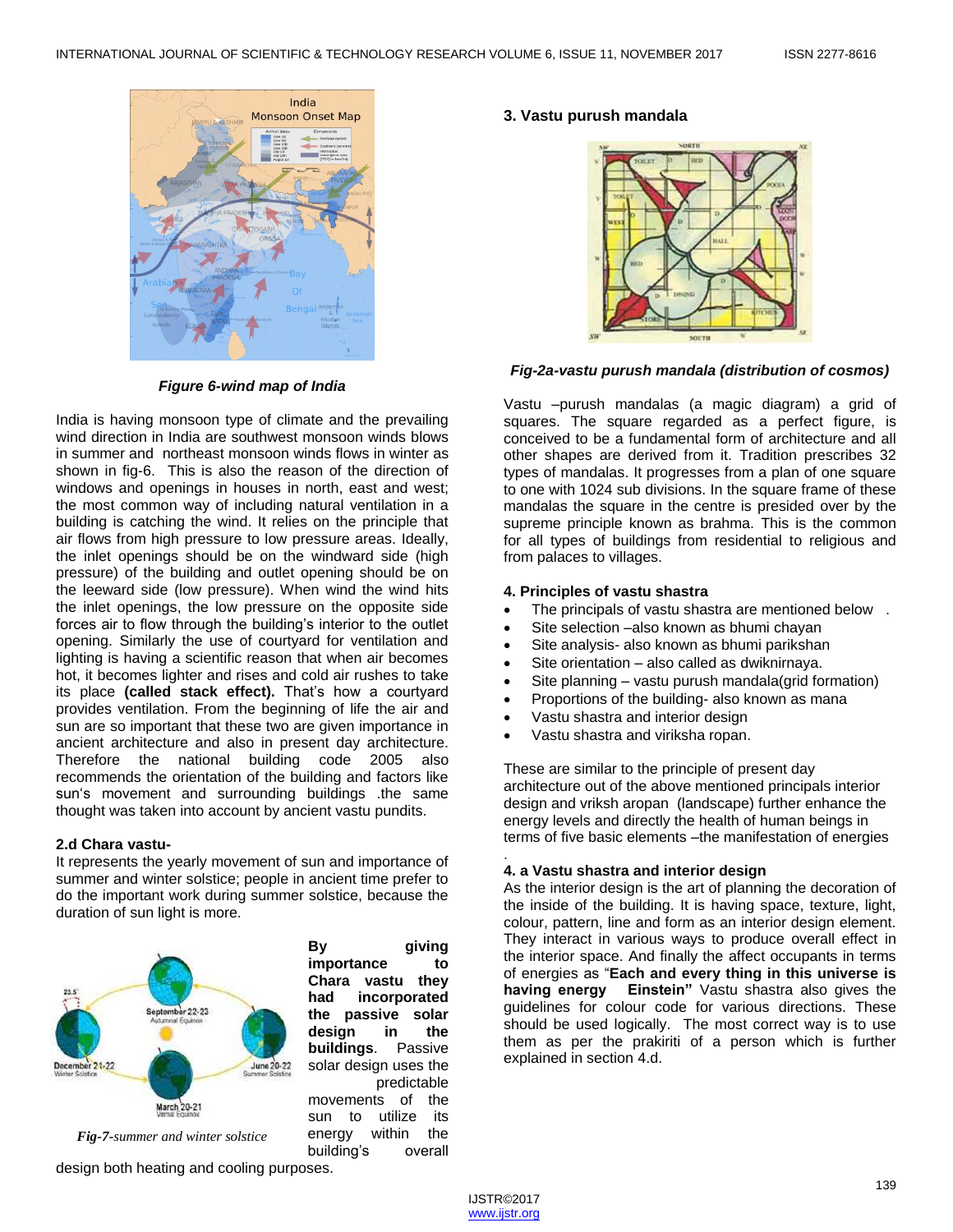| east wall   | White/off white                 |
|-------------|---------------------------------|
| South -east | Green, silver green, dark green |
| South       | Red ,pink, orange               |
| South-west  | Green, olive/parrot green       |
| West        | Blue and its shades             |
| North-west  | White off white                 |
| North       | Green /yellow.                  |

#### *Table 2-colour code*

#### **4. c Vastu shastra and landscape(vriksh aropan)**

To stay connected with the nature garden and lawns are the best solutions as they are having the living energy. Garden and lawns are good in east, northeast and west (because of flow of electromagnetic field from northeast to southwest). Big trees should be planted in the south (to provide shade from sun) and southwest direction. (To stop draining of electromagnetic field).apart from it garden should incorporate all the five elements to please the five senses **(example garden of five senses, Delhi).** Specially to enhance the cosmic energy there should be plants according to the prakiriti(body constituent) of a person which can be find out with help of natal chart under astrology or with the help of Ayurveda . Astrology suggests the type of herb shrubs plants as per zodiac sign to resonate and to balance of five elements of human body. Astrology suggest the navagrha garden in a house or in building in which each plant, herb, shrub and tree is dedicated to a particular planet (out of nine planets) and to a particular zodiac sign of a person and in turn benefit the people of different prakiriti. This shows that Navagrha garden is associated with astrology, Ayurveda (as including various herbal plants) and finally to vastu shastra. As plants are having living energy and this energy influence the human energy field.

#### **4. b. Human health and five basic elements**

Human is made of five basic elements along with its north south pole along with electromagnetic field each element of human body is associated particular function, human body is also differentiated into two parts, the physical state (the body skeleton and structure) the metaphysical state (soul and energy channels) there are seven **major energy channels.i.eMooladhar.,Swadhisthana,Manipura,Anahat ,Vishu-ddha,Ajna and Sahasrar chakra** And each channel is associated with particular colour and sound. Dr George Crile of Cleveland , USA has demonstrate before national academy of science that brain tissues emit visible colour radiation , infra-red radiation and also radiation of wavelength in and beyond the ultraviolet. Also each energy channel are having colour and form the body VIBGYOR similar to central sun, the first three colours .i.e. red , orange, yellow are magnetic and should be visualised as flowing up from the earth towards the solar plexus, last three blue , indigo, violet are electrical and are breathed in from the ether downwards. The green ray –the balancer of spectrum flow into the system horizontally. Apart from it according to science of colour tells that colour is a mode of vibration of light and that all matter radiates light. All matter is luminiferous and therefore has a colour vibration. This is the reason that human body is sensible to colour. Use of colour in a building or house is matter of serious concern. The answer lies in Ayurveda and astrology.

#### **4. D .Relation between human health and Ayurveda**

Ayurveda, the ancient holistic medical science, practiced since 1500 B.C deals with body. Ayurveda defines health as a state of physical, psychological, social and spiritual well-being and is based on the theory of pancha mahabhoota (the five basic elements-space, air, fire, water and earth) similar to vastu shastra and tridoshas (three biological humours -vata, pitta and kapha). The equilibrium of doshas is called health and balance and imbalance is called disease. Together these three doshas determine the physiological balance and constitution of the individual which is called prakiriti in Ayurveda. The depending upon the predominance of five basic elements, the individual prakiriti is decided. These three are kept in balance by preferable food and colours, both in eating wearing and interior design, including various herbs and aromas along with interaction with nature (plants and other natural elements). Therefore the plantation should be according to the prakiriti of the individual person or occupants of the house i.e. table -3, it can be further related with the astrology (in terms of body constitution of an individual).

| Table 3-colour and plants as per prakiriti of a person |  |  |  |
|--------------------------------------------------------|--|--|--|
|--------------------------------------------------------|--|--|--|

| Constitution(dosha)<br>type | Colour                                                                                                                                                                                                                | Plants                                                  |  |
|-----------------------------|-----------------------------------------------------------------------------------------------------------------------------------------------------------------------------------------------------------------------|---------------------------------------------------------|--|
| Vata(ether+air)             | Green and yellow                                                                                                                                                                                                      | Flowers deep rich in<br>colour <i>i.e.</i> China rose.  |  |
| Pitta(fire+water)           | Blue and green.                                                                                                                                                                                                       | Sweet smelling<br>$\dot{a}$<br>rose, lotus jasmine etc. |  |
| Kapha(earth+water)          | Red and violet                                                                                                                                                                                                        | Lemon, rose<br>Mary etc.                                |  |
|                             | Only few examples are given, there are many<br>more colour combination for interior design and<br>various plants and herbs for landscape to benefit<br>the occupants of a house or a building in a precise<br>manner. |                                                         |  |

#### **4. D.1 Human health and Astrology**

Astrology is study of movements and relative positions of celestial bodies (the planets) interpreted as having influence on human affairs and natural word. Because these planets also the manifestation of energy and according to **plasma physics**. That is, the science of space as an electrically charged field in which all matter, in turn, charged and suspended (and connected). Stones, crystals, and metals, as well as colour, earth, air, water, fire, akash, we, our planet and our universe all contain energy. It is this energy, which permits everything in this universe to make it function. The energy from different planets has different effect on humanity and also on plant and animal life. This is the reason the stones (whether used in jewellery or in house), crystals, and metals , as well as colour , earth ,air, water ,fire, akash influence us and these should be used carefully in building by considering the favourable direction . The most correct way is to use them as per the prakiriti of a person .the prakiriti of person can also be find out with help of natal chart through astrology apart from Ayurveda principles..

#### **4d.1a Inter-relationship between Ayurveda, astrology and Vastu shastra.**

Ayurveda based on five basic elements and their balance in human body is the reflection of health, similarly vastu shastra also based on five basic elements and their balance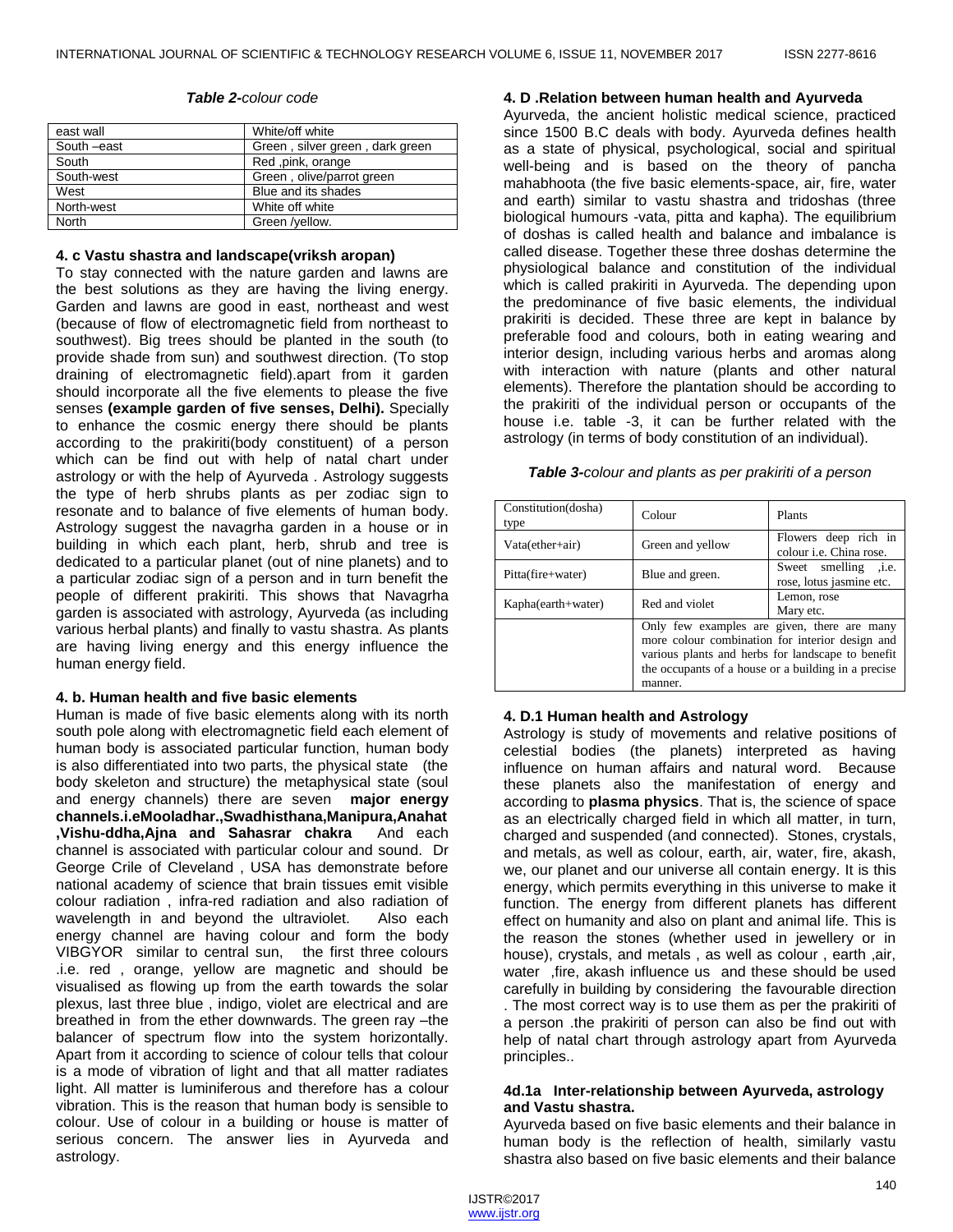in a building generates, maintain and regulate energy or the bio-energy of the building and which in turn influence the five elements of human body and finally the bio –energy of human body, and astrology is related to time and directional factors which influence the human beings , vegetation, buildings and each and every thing in the universe.

# **5. Feng shui an ancient.**

Feng shui is originated in china around 6000 back. Feng shui is the Ancient Chinese art of living in harmony with the environment. It literally translates into wind and water. Feng shui is often defined as the art of placement because much of it revolves around determining the positive or negative directions for the people, their dwellings, and the relationship between them. The entire philosophy of Feng shui is based on the concept of yin and yang. Chinese believe that creation can always take place only if two forces which are different characteristic interact. We find this to be true statement as all creation in nature takes place due to the interaction of male and female counterpart. It is same in both animal and vegetable kingdom. According to Feng shui, heaven is male and earth is female which represented by yang and yin. The interaction of heaven and earth lead to the formation of wind and water which lies between earth and heaven due to this interaction, a cosmic force created which is called chi. Feng shui, revolve round the philosophy that every building be designed for trapping chi effectively as chi stands for everything in life. This is the same concept of universal life force which is called Reiki by Japanese, it is same as prana of Hindus and it is bio – plasma or bio –energy of west, everything visible in the universe is seen to liberate chi .The health concept of Feng shui nothing but a harmonious balance of yin and yang in human body. This balance is achieved with help of five basic elements; these are wood, fire, earth, metal and water by interacting in various ways.

## **5.1Interaction of five basic elements**

The five elements of Feng shui interact in various ways i.e. in a -cycle) and the controlling cycle.



Creative cycle-it is used when there is a need to increase the effect of an element in a particular space.in this cycle one element feeds the other element as explained below.

**Water** nourishes wood (without water, wood die).

Wood feeds fire

(without fuel, fire cannot burn). *Fig-8 cycle of elements*

- Fire creates earth (as the fire burns it produces a pile of ashes, think of volcano creating a mountain.
- Earth produces metal (metal is extracted from earth).
- Metal produces water (thick of moisture condensing on a cold can of soda).

Destructive cycle  $-$  it is used when there is a need to decrease the effect of an element in a particular space.in this cycle one element exhaust the other element as explained below.

- Wood destroys earth. (As trees grow on earth and suck away all minerals and leave the earth barren).
- Earth dams water (earth stops water from flowing)
- Fire destroys metal (as metal is melted by fire).
- Metal destroys wood( as metal instruments cut the wood)
- Water destroys fire. (Water can extinguish any fire).

This interaction of five elements take place in human body, land , landscape, in a building and also between the element of interior design so these should be used wisely. To use the energies of five elements Feng shui evolved with some schools the form school and the compass school, the primary schools later several other schools like the flying star school etc., have come up and compiled all the entities (like form, colour, shape, direction) in a tool called Bagua. .

## **5.1. A Form school**

form school suggests a landscape based upon the celestial animal without worrying about the direction" fig-7" in which they are present.it is always taken as looking from inside beyond your front door, this means you stand in the centre of the building or plot (if the house is yet to come up) and in turn direction of main door. Here you do not consider the Direction in which the celestial animals are present. All one have to do is to ensure that when you look out from the main door the building you should see the dragon on your left, the white tiger on the right, turtle hill at the back and red phoenix in the front. Even if you not constructed a building, you analyse the landscape. Feng shui based upon the guide lines by determining the position of the door, you can alter the position of the door to the direction which results in the best formation of celestial animals, in form school we only use left, right, front and back as the guidelines and not the east, west directions.

## **5.1. b Compass school**

The compass school is very rigid. Here a magnetic compass is used to stipulate in which particular direction the celestial animal should be present. As per the compass school four directions east, west, north and south should have four celestial animals' dragon, tiger, turtle hills and phoenix and the landscape is analysed based upon the compass. Both form school and compass school consider the energy of land to enhance occupants' (people) energy

# **6 .Energy of land**



*Fig-9 Arm chair configuration of land.*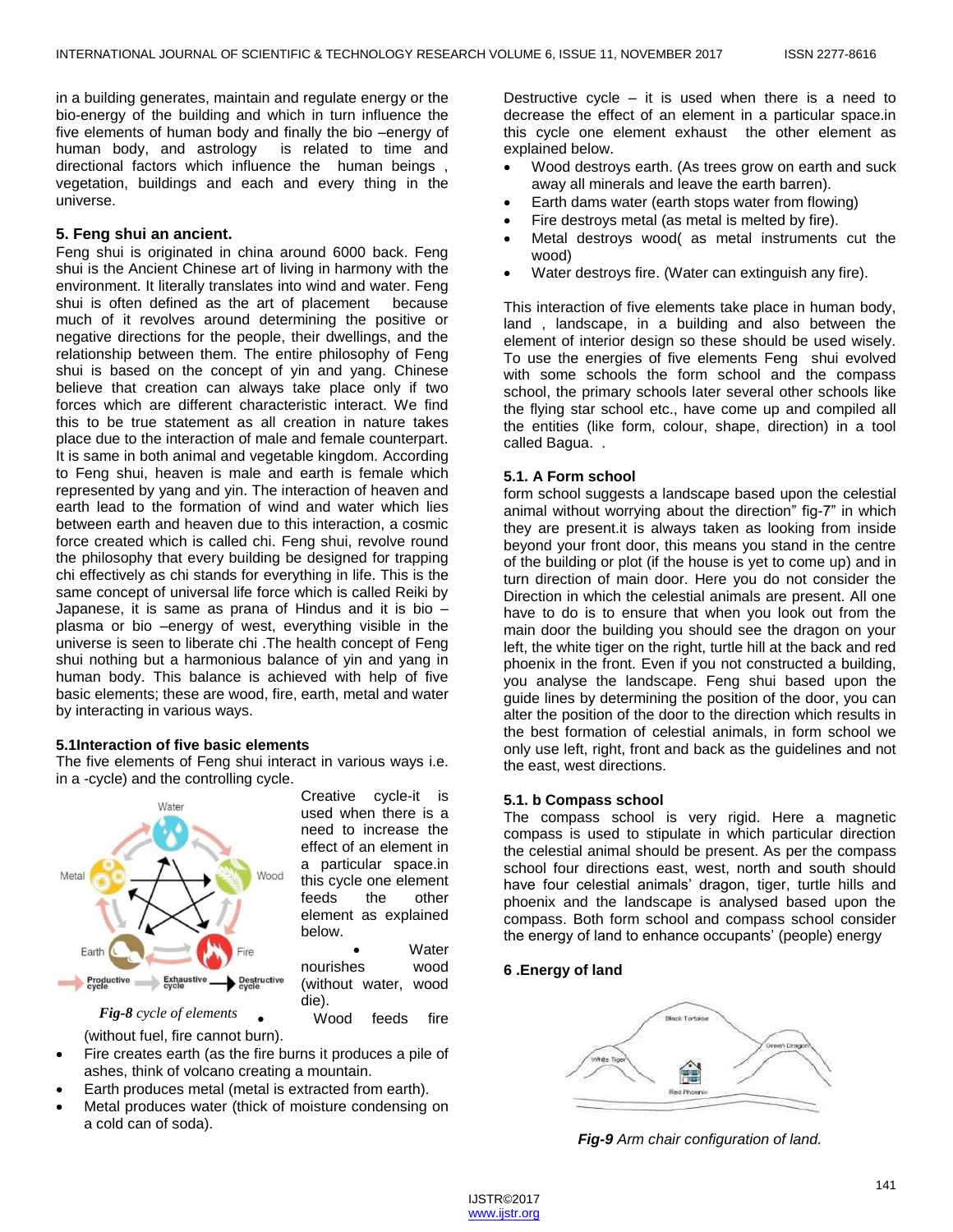The Four Celestial Creatures in the ideal landscape.



North, Black tortoise. Back of the house.



*Figure 9b - arm chair configuratio as per animals (as per their strength)*

According to Feng shui (form school) the land should have arm chair configuration, means protected from three sides and open from one side. The logic behind the arm chair configuration is that the live qi of land mass moves along the ranges of mountain and extends to hills to flat lands. As much as there has been research and studies on seismic energies of volcanic activity and tectonic plate movements, there is little or no mention of this so called live qi. We know that through Einstein's formula, E=mc2, that the matter contains the energy. Land mass, similarly, have the energy. We know this through our understanding of gravitational effect which is measurable. The higher and bigger the mountain, the greater the force it exerts downward and sideways. The exertion of energy is inexhaustible, continuous and cumulative. As it pushes downwards and sideways, the energy is transferred through solid matter in the mountain. This energy transference is conducted through the matter of similar rigidity and according to one of the laws of thermodynamics –from higher level to lower level. We also know that that earth generates a magnetic force that affects and influences the earth's movement. Apart from pulling and attracting ferrous metals, it also generates an electromagnetic field that can influence our daily lives. It is proven fact that disorientation of electromagnetic fields can affect our memory. As earth spins on its axis, it generates centrifugal and centripetal force. A combination of centrifugal, centripetal and electromagnetic forces keeps us standing on the earth. This gravitational effect can be overcome with the rigid amount of force: that what makes airplanes fly and rockets can leave the earth's orbit when it attains "escape velocity" This live gi energy disperses when it conducted into air, wind or void. Where it is contained in soil, it will stop by river. River contains water which has different rigidity; hence transfer of energy will be stopped.

#### **5.2THERMODYNAMIC STATE**

Feng shui literally means wind and water. The term originates from the fundamental theory and is not mentioned anywhere else in ancient texts. The whole idea of Feng shui revolves around conserving, stopping, accumulating, trapping and keeping this live qi. In yin Feng shui, it is allowed to escape at a particular pinpoint or spot. In yang Feng shui, the energy is released over a bigger area. In earth sciences, we observe such profound phenomena in the soil and vegetation. As energy travels from high ground and from a high thermodynamic to lower level, it is usually trapped and stopped by river banks. As a result, nutrient levels along the riverbank are most fertile. The growth of vegetation along river banks exhibits this. As earth forces travel from mountain ranges towards the lowlands, they are stopped, reflected, deflected trapped by rivers. Building can tap into this energy and be transformed into vibrant living spaces Above all the balance of energies of five basic elements depends on climatic conditions of the country to make a building liveable.

### **5.3. Climate of china**

China has continental monsoonal climate. There are two main current- "fig-10 .i.e. the dry and cold winter monsoons (desert winds) from Siberia and magnolia in north and warm and moist summer monsoons from south. Therefore Feng shui suggest a mountain in north side to stop the unpleasant effect of dessert wind and open area in south to welcome warm winds from south. This is the reason that Feng shui give preference to the openings in south rather than north.so in Feng shui the south oriented houses are preferred.



*Figure 10-topograohy map of china*

#### **5.4. Human body and five elements**

The energy of a person is finding out by finding the birth element of person with the help of their birth chart. On the basis of their birth number they are categorised as earth, wood people. Metal people, fire people and water people. Birth element is associated with certain physical and psychological characteristics of a person, responsible for affinity and anility for five elements, to benefit a person of particular element type the five elements are introduced into their living accordingly.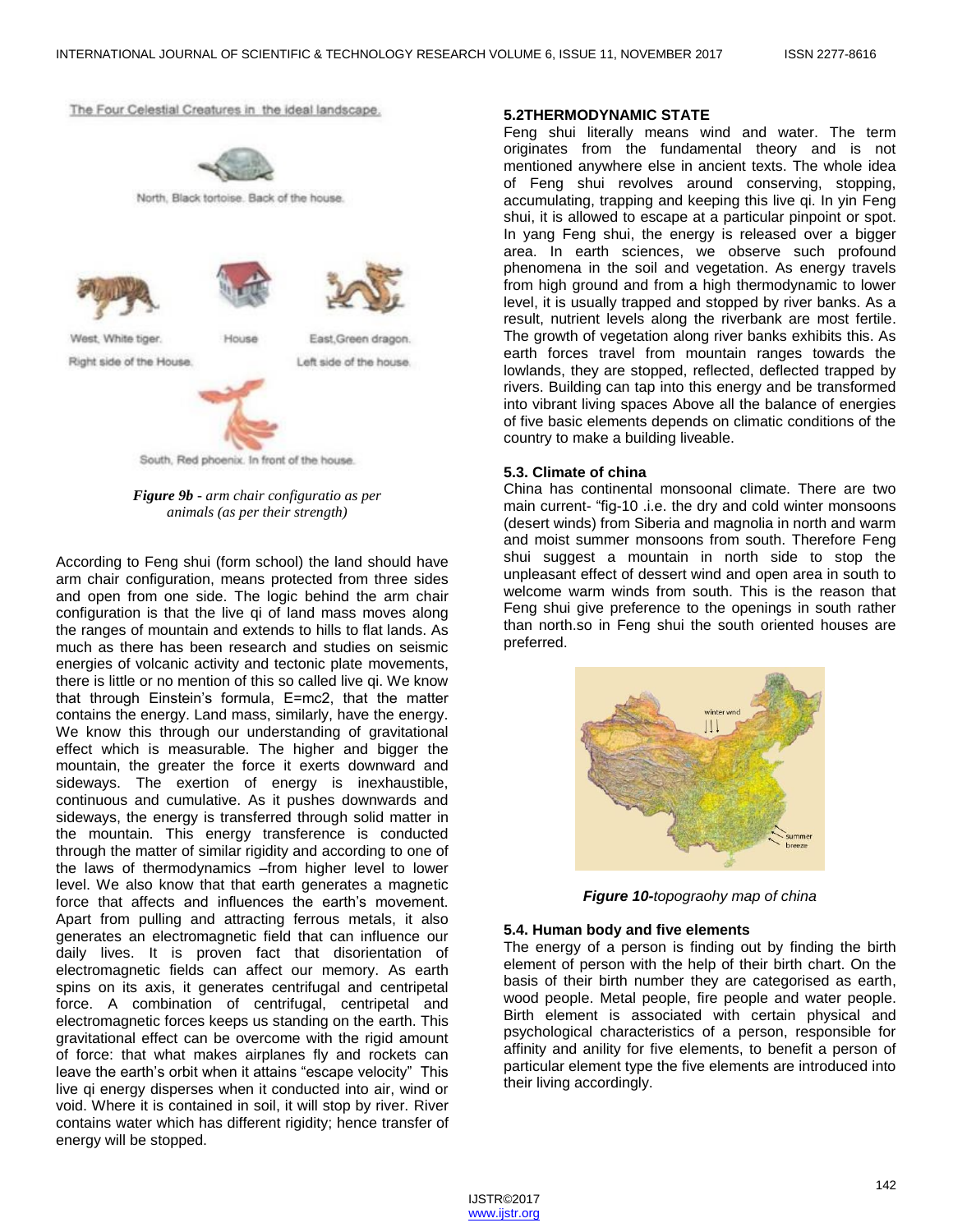# **5.5 Bagua – a magic diagram in Feng shui.**



**arranging and balancing of energies**

The Bagua (ba = eight; gua=area) is the Feng shui map of the energy influences a space.it is useful tool for evaluating the location of a home or building. The Bagua is traditionally shown as an octagon with eight sections surrounding a central area: the Tai chi. And everything in Feng shui from design to interior design from whole building to single room revolve around the Bagua. It gives the method to unite the qi (energy) of land with the energy of human being.

## **5.6Comparative study**

The comparison between Vastu shastra and Feng shui is given below

*Table 4*

| S.no | Feng shui                                                                                                                 | Vastu shastra                                                                                         |
|------|---------------------------------------------------------------------------------------------------------------------------|-------------------------------------------------------------------------------------------------------|
| 1.   | Landscape is very important in<br>feng shui. The surrounding of<br>the building is believed to play<br>in important role. | Landscape is not<br>that<br>important. If the plot can be<br>levelled it is considered<br>sufficient. |
| 2.   | Plain lands are not favoured in<br>Feng shui.                                                                             | Plain lands are considered<br>as good.                                                                |
| 3.   | Mountain tops are considered<br>unfit for human settlements.                                                              | No such stipulation                                                                                   |
| 4.   | Plain plots with celestial<br>animals are considered bad.                                                                 | Plain plots are considered<br>as good.                                                                |
| 5.   | The owner year of birth is very<br>important to get best benefits<br>of Feng shui.                                        | No individual is brought<br>into the picture.                                                         |
| 6.   | Gadgets are used to correct<br>defects.                                                                                   | No gadgets are used.                                                                                  |
| 7.   | Bagua is the design tool.                                                                                                 | Vastu purush mandala is<br>the design tool.                                                           |
| 8.   | Prefer windows in south.                                                                                                  | Do not prefer windows in<br>south.                                                                    |

# **5.6 Conclusion**

- Both the sciences are based on five basic elements and their guidelines are according to their geography and climatic condition both is having a holistic approach. Both are based of natural forces to balance the flow of qi or prana Shakti in the building.
- Both are capable of making the building a live system by uniting physical and meta-physical or we can say tangible and intangible aspects.

 Concept of yin and yang of Feng-shui and the prakiriti and purush of samakhyas (Sanskrit: "Enumeration" or "Number") both are the same

And there is no difference and both emphases to unit them to make the building complete and live.

- As far as the basic principle is concerned vastu shastra and Feng shui do not differ both are aimed at creating harmonious energy fields inside the building.
- Yin and yang of Feng shui are nothing but the positive and negative forces mentioned in vastu shastra. and both emphases to balance them by their philosophy and methodology

Goal of Feng shui and Vastushatra are the same, the methodology is different and cannot be compared, but application of both is capable of stopping the sick building syndrome This happens in several other areas as well; take the example of Ayurveda, homeopathy and allopath all of these systems are aimed at bringing a cure but methodology is completely different and in fact philosophy of one contradicts the other. Hence these cannot be fused or replaced by each other but there logics can be adapted where there are suitable for example the Feng shui can be considered in context to Indian architecture in the following area.

- To get better benefit from the landscape when landscape is not per vastu.
- In a rented building.
- In apartment where correction are not possible.
- In business complex and offices.
- In the interior to improve energy level of the building or house.

Above all, Just like a body is the vehicle in which yin and yang interact a building is also place where the yin and yang interact. Just like a food that is consumed by the body result in the creation of yin and yang, chi that comes outside the building, the food for the building .the way the chi made to circulate inside the building. The way the chi is made to circulate inside the building may liberate beneficial chi or harmful chi. Similarly Vastu shastra give methods to behave a building as a body by reflecting the cosmos on reduced scale with their properties, similar to the present day drawings which are presented on reduced scale.

**Above all nature response things are always eternal whether, astrology, Ayurveda or Vastushatra, i-ching or Feng shui .they emerge from five basic elements and again merge into these, once completing their cycle.**

# **References.**

- [1]. A.R.Hari. B.Sc, "amazing facts of vastu shastra", 2000
- [2]. A.R. Hari "magic Therapy of colours" V and S publishers April 2011 p-11.
- [3]. A.R. Hari,"Feng Shui for health and wealth" .A.R. Hari.
- [4]. Agnes Kraweck and Colin Maxwell "Kirlian Photography‖ Triune-Being Research Organization Ltd.p-4.